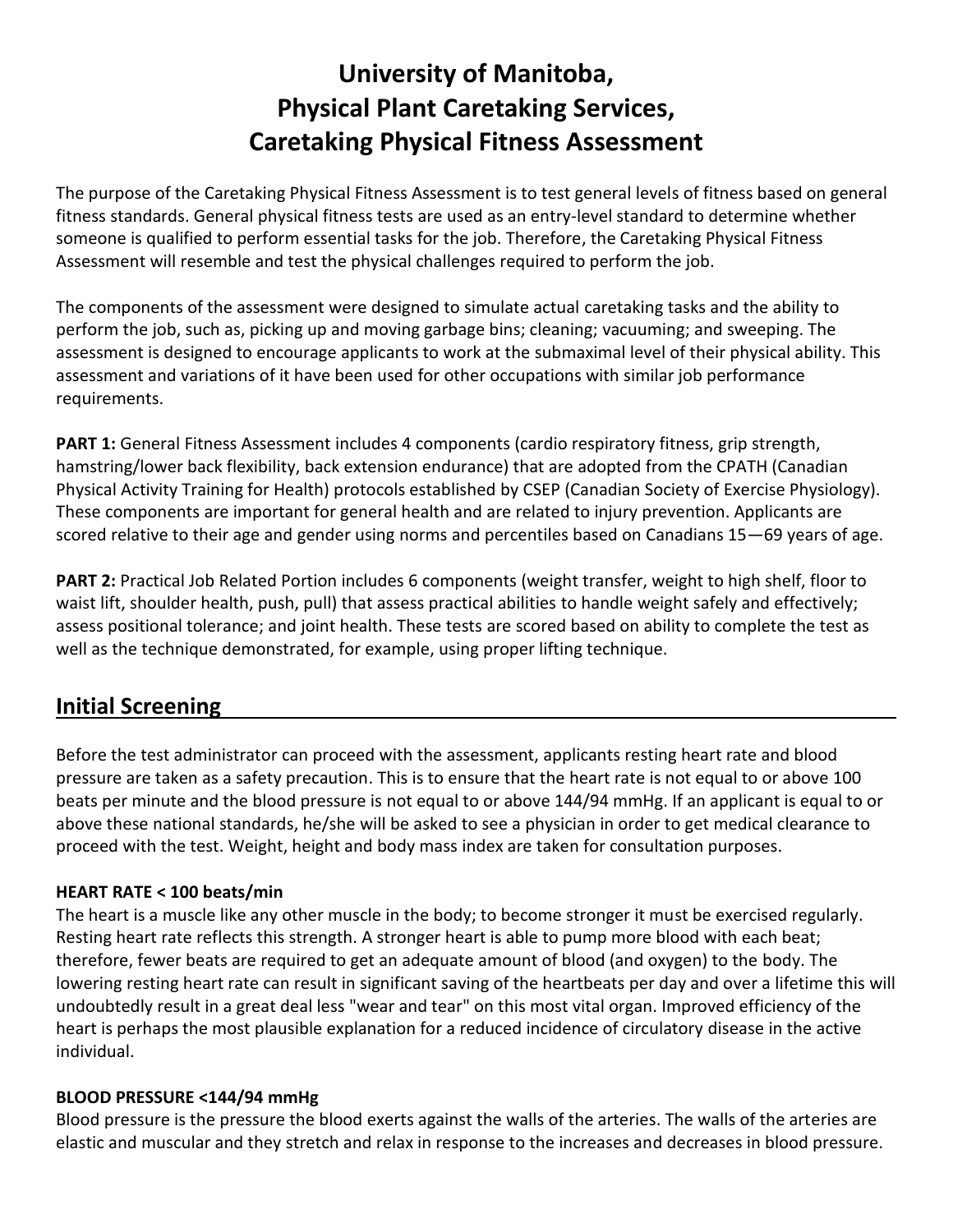Each time the heart contracts, blood flow and blood pressure in the arteries increase. The pressure, when the heart contracts, is referred to as systolic (top number). When the heart relaxes, blood flow and blood pressure in the arteries decrease. This pressure during relaxation is diastolic (bottom number). The more difficult it is for the blood to flow through the arteries, the higher the blood pressure.

# **BODY COMPOSITION (Weight and Height)**

Body Mass Index (BMI) is the relationship between a person's height and weight. A high BMI score may be the result of excessive fat or from a high degree of muscularity. If an applicant has a low percentage of body fat and high BMI score it is due to his muscularity.

# **PART 1: General Fitness Assessment**

(Adopted from CPATH—Canadian Physical Activity Training for Health)

# **SINGLE-STAGE EBBELING TREADMILL WALKING TEST**

# **Test Description:**

The combination of the heart rate, workload, weight, gender and age are used to predict the maximal oxygen consumption (VO<sub>2</sub> max). The greater the exercise intensity and the lower the heart rate, the greater the VO<sub>2</sub> max. VO<sub>2</sub> max is recorded in liters per minute (I/min<sup>1</sup>) as the absolute amount and relative to client's own body weight expressed in milliliters per kilogram of body weight per minute (ml/kg<sup>1</sup>/min<sup>1</sup>). The latter units are more commonly used so individuals of different sizes can be more fairly compared to each other.

# **Test Justification:**

Aerobic fitness is the combined efficiency of lungs, heart, bloodstream, and local muscles in getting oxygen and fuel to these muscles and using it to perform work. For this reason, cardiovascular endurance or aerobic fitness is the most important component of physical fitness. The higher the VO2 max is the greater the functional (aerobic) capacity. With a larger aerobic capacity, daily activities require less effort and leave a bigger reserve for pursuing recreational activities and dealing with emergencies should they arise.

# **Test Procedure:**

For this protocol, walking speed is individualized depending on the client's age, gender and fitness level. Walking pace is established during a 4-minute warm-up at 0% grade. Then the applicant continues the walking pace for an additional 4 minutes at 5% grade, followed by a 2 minute cool down. This is a submaximal assessment, meaning that the client will only reach 70-85% of their maximum heart rate during this assessment.

# **GRIP STRENGTH**

# **Test Description:**

Muscular strength is the ability of a muscle or muscle group to exert maximal force (contraction) in one all-out effort (e.g. opening a tight jar).

# **Test Justification:**

Muscular strength and endurance are closely interrelated. They are best thought of as being on a continuum with strength at one end and muscular endurance at the opposite end. All activities lie along the continuum and therefore involve some combination of muscular endurance and muscular strength.

In order to increase muscular strength and endurance, the muscles must be overloaded. This overload can come from body weight, the use of weights or some other type of resistance.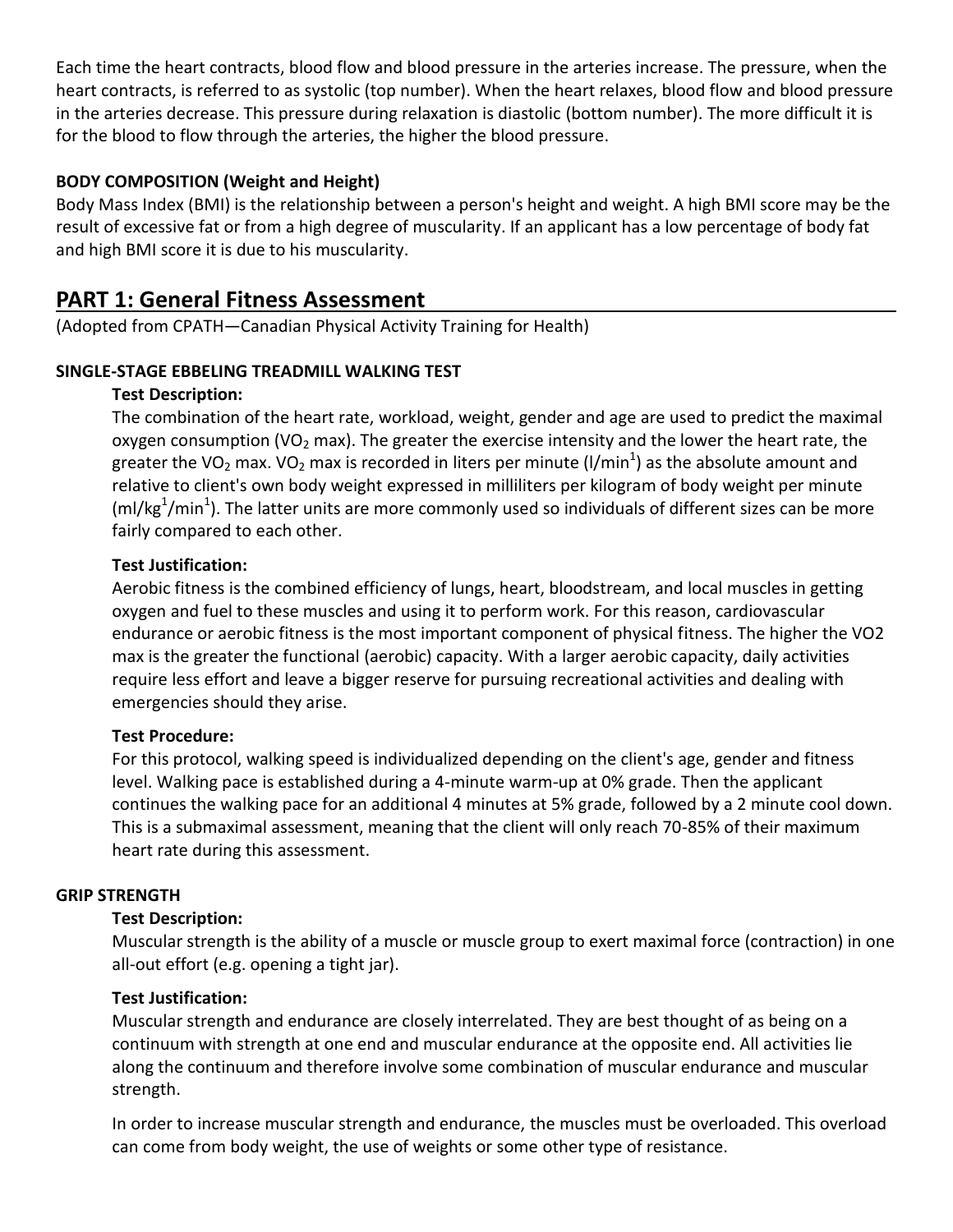# **Test Procedure:**

Grip Strength is a measure of forearm strength and may be related to total body strength. Using grip dynamometer an applicant squeezes dynamometer exerting maximum force. Both hands are measured alternately giving two trials per hand. Highest score of each hand are added together.

# **HAMSTRING/LOWER BACK FLEXIBILITY**

#### **Test Description:**

The range of motion at each joint is a measure of the flexibility or suppleness of that joint. Movement at a joint site is limited by bone structure, elasticity of connective tissue and muscle tissue and ligament support. Therefore, flexibility varies from joint to joint.

#### **Test Justification:**

This test assesses lower back and hamstring flexibility.

#### **Test Procedure:**

Sit and reach (trunk flexion) measures the flexibility of the lower back, hips and hamstrings (back of thighs). Sitting in front of a flexometer with the knees fully extended, the applicant leans forward from the hips and reaches the hands as far past the feet as possible.

# **BACK EXTENSION**

#### **Test Description:**

Muscular endurance is the ability of a muscle or muscle group to exert a submaximal force over a long period of time (e.g. carrying a bag of groceries for five blocks).

#### **Test Justification:**

Muscular strength and endurance are closely interrelated. They are best thought of as being on a continuum with strength at one end and muscular endurance at the opposite end. All activities lie along the continuum and therefore involve some combination of muscular endurance and muscular strength.

In order to increase muscular strength and endurance, the muscles must be overloaded. This overload can come from body weight, the use of weights or some other type of resistance.

#### **Test Procedure:**

Back extension is measured using the portable step and a timer. The applicant lies face down on at the top of the steps with the iliac crest (pelvic region) positioned at the edge of the step, while keeping the hips, shoulders and head aligned (keeping a straight back while contracting abdominal muscles). The applicant's lower body will be secured to the steps using supportive straps. The applicant raises the upper half of their torso and crosses their arms on the chest, maintaining the horizontal position for as long as possible without dropping or rotating the torso for a maximum of 180 seconds. If the applicant's torso drops or rotates they will be given one warning and then the next time the test will be stopped.

# **PART 2: Practical Job Related Portion**

# **WEIGHT TRANSFER**

# **Test description:**

A 25 pound crate is placed on the seat of a chair. The applicant picks the crate up to waist height and walks to a marker placed 15 feet away. The applicant then walks backwards with the crate to the original start position. This is repeated 3 times in total and then the applicant sets the crate back on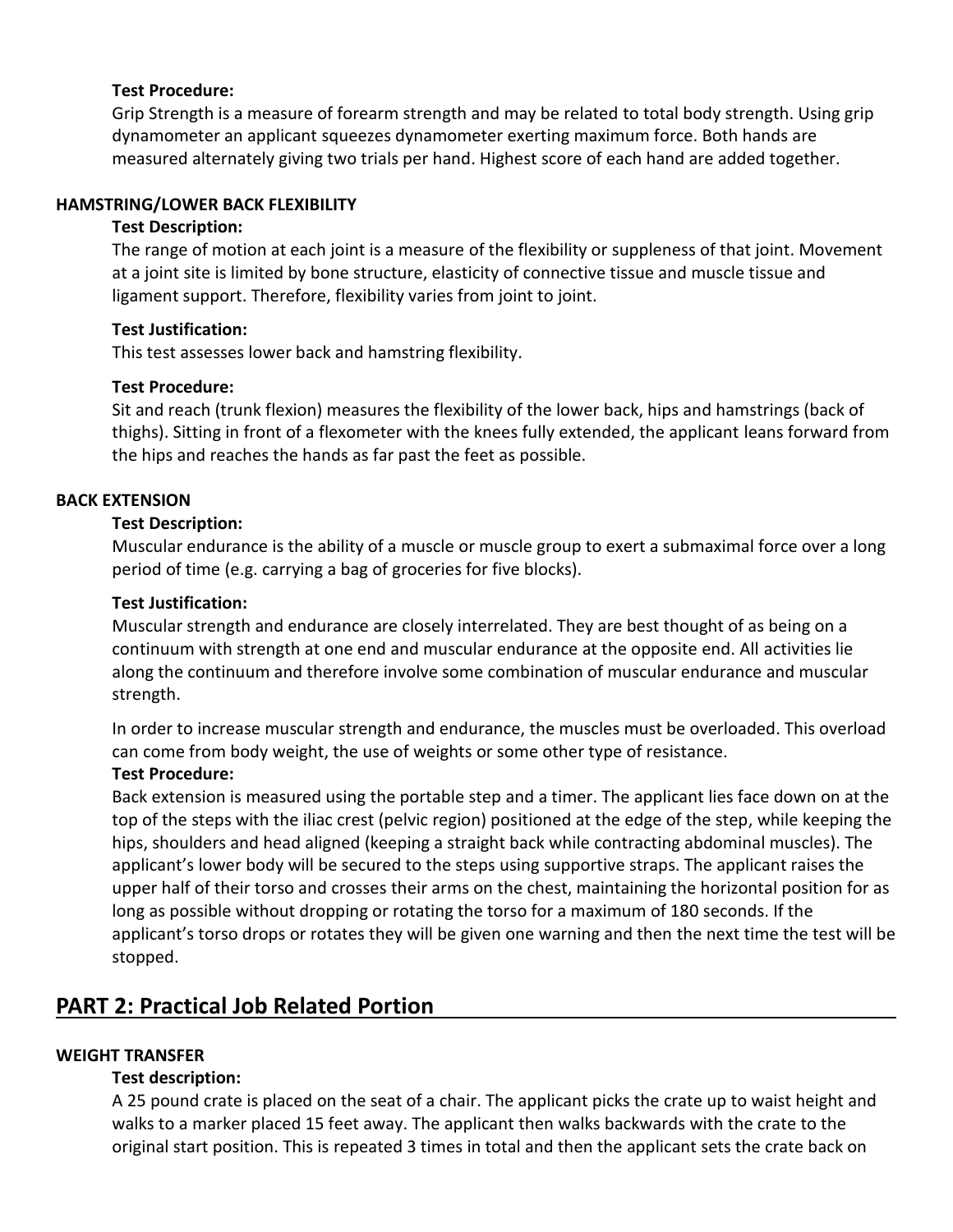the chair. Procedure is repeated with a 40 pound and a 50 pound crate.

# **Test Justification:**

Test the applicant's ability to handle and move weight safely and effectively.

# **Test Procedure:**

The applicant must demonstrate control using proper technique while lifting, moving, setting weight down. Tripping or dropping the weight would denote a fail, and they would be scored on the highest stage successfully completed. No time limit.

- 1. **STAGE 1:** The crate is weighted with 25 pounds is picked up from the chair, held at waist level. The applicant walks to a marker 15 feet away, both feet past the cutoff before walking backwards to the chair. The applicant walks back and forth an additional 2 times for a total of 3 walks. The weighted crate is set back down on the chair with control. 1 minute rest before Stage 2.
- 2. **STAGE 2:** The crate is weighted with 40 pounds and the above procedure is repeated. 1 minute rest before Stage 3.
- 3. **STAGE 3:** The crate is weighted with 50 pounds and the above procedure is repeated.

# **WEIGHT TO HIGH SHELF**

# **Test Description**

The applicant picks 25 pound box off the floor, carries it at waist level to a chest high shelf and sets the crate onto the shelf.

# **Test Justification**

Tests the applicant's ability to safely carry and transfer weight to a mid-high level while demonstrating proper technique to reduce risk of injury.

# **Test Procedure**

A weighted milk crate (25 pounds) is picked up off the ground and carried 15 feet to a table with enough stepping platforms placed onto it so that height is no lower than bottom of the applicant's sternum and no higher than the applicant's axillary crease. The applicant must place the crate safely onto the platform with control. Lifting and reaching technique will be analyzed to determine that safe form is demonstrated.

# **FLOOR TO WAIST LIFT**

# **Test description**

A 50 pound weighted crate is picked up from floor and raised to waist, then returned to floor.

# **Test Justification**

Analyze subject's ability to safely lift a relatively heavy weight.

# **Test Procedure**

The 50 pound weighted crate is picked up from floor using proper technique (i.e. neutral spine) then brought to waist level, held for a brief moment before being returned to the floor with proper technique and full control.

# **SHOULDER HEALTH**

# **Test description**

Subject reaches out to the side, directly in front, and overhead. This is repeated 6 times with each arm, without weight, and then repeated while holding 2.5 pounds.